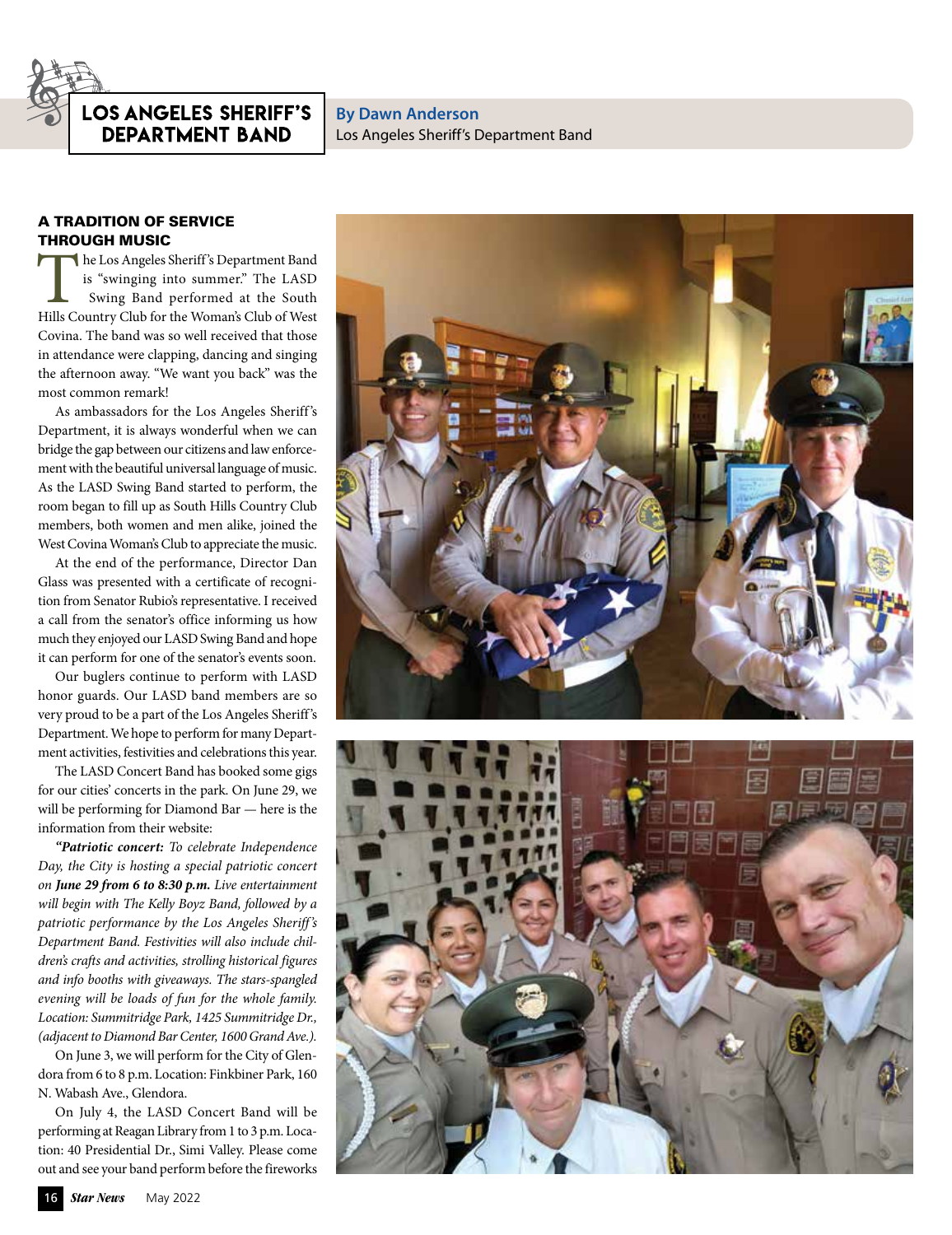



commence in the evening. There will be lots of fun and educational activities for the entire family.

We hope you can make it out to see one or more of these performances by your band.

At the end of each year, the conductor, COPS and the executive committee honor a few band members. The parameters for these awards are exemplary musi cianship, but also protection and preservation of our code of conduct and mission. The honorees for 2021 were Jim Thompson, Abe Ortiz and Bruce Martineau.

The Holcomb award is voted on by our ninemember executive committee. It is a perpetual award. The plaque is engraved with the name of each year's recipient. It hangs in our rehearsal room. The Hol comb award is named for the couple who founded our all-volunteer band. The 2021 recipient was Sarah Bloxham. She is a leader and has raised the level of her already skillful performance by continuing her edu cation. She protects our code of conduct and always has a sunny disposition and positive attitude. We are a better organization because she is with us. She is the first woman to receive this award. Thank you, Sarah, for all you do for the Concert Band.

In closing, I would like to mention that my hus band and I recently attended a Galaxy soccer game and sparked up a conversation with deputies on duty at the stadium about the band. I always like to enlighten our deputies regarding the LASD Band and

*continued on page 18*